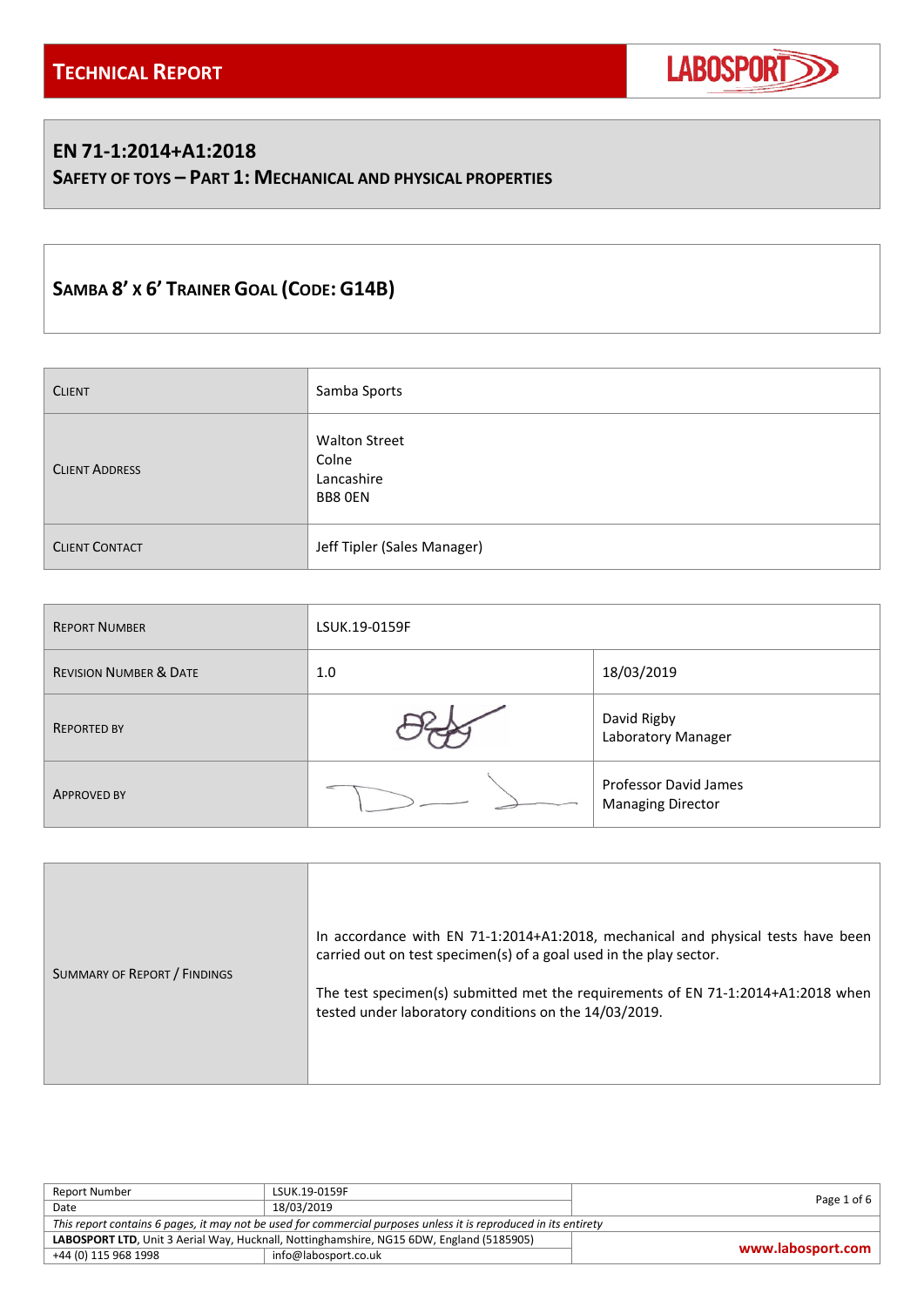

|                            | EN 71-1 specifies requirements and methods of tests for mechanical and physical<br>properties of toys.<br>EN 71-1 applies to toys for children, toys being any product or material designed or<br>intended, whether or not exclusively, for use in play by children of less than 14 years. It<br>refers to new toys taking into account the period of foreseeable and normal use, and that<br>the toys are used as intended or in a foreseeable way, bearing in mind the behaviour of                                                                                                                                                  |
|----------------------------|----------------------------------------------------------------------------------------------------------------------------------------------------------------------------------------------------------------------------------------------------------------------------------------------------------------------------------------------------------------------------------------------------------------------------------------------------------------------------------------------------------------------------------------------------------------------------------------------------------------------------------------|
| SCOPE OF TESTING / PROJECT | children.                                                                                                                                                                                                                                                                                                                                                                                                                                                                                                                                                                                                                              |
|                            | It includes specific requirements for toys intended for children under 36 months, children<br>under 18 months and for children who are too young to sit up unaided. According to<br>Directive 2009/48/EC "intended for use by" means that a parent or supervisor shall<br>reasonably be able to assume by virtue of the functions, dimensions and characteristics<br>of a toy that it is intended for use by children of the stated age group. Therefore, for the<br>purpose of EN 71-1, e.g. soft-filled toys with simple features intended for holding and<br>cuddling are considered as toys intended for children under 36 months. |

|                                   | EN 71-1:2014+A1:2018 - Safety of toys - Part 1: Mechanical and physical properties                                                                                                        |
|-----------------------------------|-------------------------------------------------------------------------------------------------------------------------------------------------------------------------------------------|
| <b>TEST PROCEDURE / STANDARDS</b> | EN ISO/IEC 17025 – General requirements for the competence of testing and calibration<br><b>laboratories</b>                                                                              |
|                                   | For dated references, only the edition cited applies. For undated references, the latest<br>edition at the date of test of the referenced document (including any amendments)<br>applies. |

| PRODUCT (DETAILS / DESCRIPTION) | Goal referred to as "Samba Trainer 8' x 6'" with a product identification code of G14B. |
|---------------------------------|-----------------------------------------------------------------------------------------|
|---------------------------------|-----------------------------------------------------------------------------------------|

| Report Number                                                                                                    | LSUK.19-0159F        | Page 2 of 6 $\vert$ |  |
|------------------------------------------------------------------------------------------------------------------|----------------------|---------------------|--|
| Date                                                                                                             | 18/03/2019           |                     |  |
| This report contains 6 pages, it may not be used for commercial purposes unless it is reproduced in its entirety |                      |                     |  |
| LABOSPORT LTD, Unit 3 Aerial Way, Hucknall, Nottinghamshire, NG15 6DW, England (5185905)                         |                      | www.labosport.com   |  |
| +44 (0) 115 968 1998                                                                                             | info@labosport.co.uk |                     |  |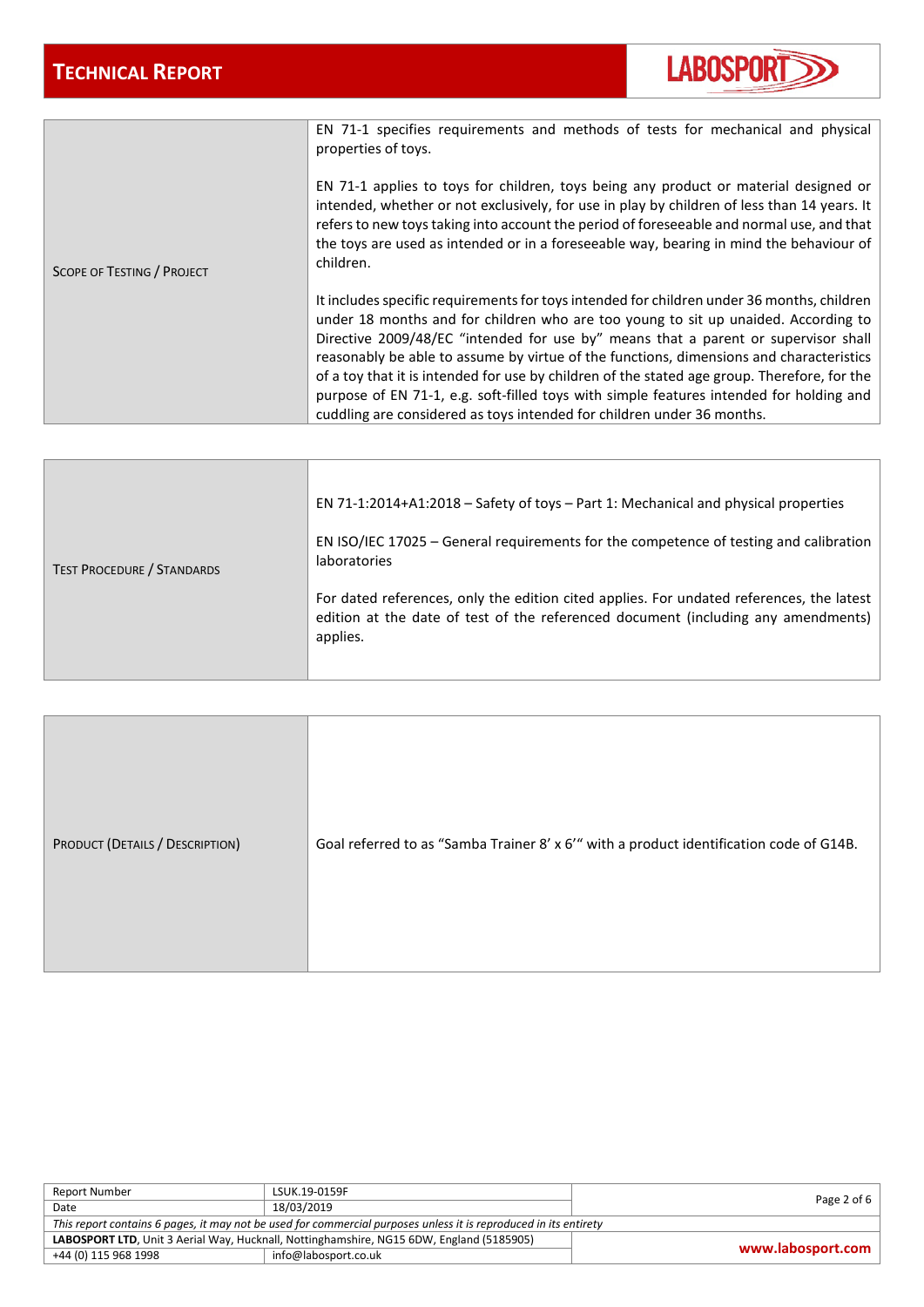## **TECHNICAL REPORT**



#### **TEST RESULTS MECHANICAL AND PHYSICAL PROPERTIES**

|  |  | Samba Trainer 8' x 6' Goal (G14B) |
|--|--|-----------------------------------|
|--|--|-----------------------------------|

| Clause         |                      |      |                                                                                            | Pass / Fail |
|----------------|----------------------|------|--------------------------------------------------------------------------------------------|-------------|
|                |                      | 4.1  | <b>Material cleanliness</b>                                                                | Pass        |
|                |                      | 4.2  | Assembly                                                                                   | Pass        |
|                |                      | 4.3  | Flexible plastic sheeting                                                                  | N/A         |
|                |                      | 4.4  | Toy bags                                                                                   | N/A         |
|                |                      | 4.5  | Glass                                                                                      | N/A         |
|                |                      | 4.6  | <b>Expanding materials</b>                                                                 | N/A         |
|                |                      | 4.7  | Edges                                                                                      | Pass        |
|                |                      | 4.8  | Points and metallic wires                                                                  | Pass        |
|                |                      | 4.9  | Protruding parts                                                                           | N/A         |
| $\overline{4}$ | General requirements | 4.10 | Parts moving against each other                                                            | N/A         |
|                |                      | 4.11 | Mouth-actuated toys and other toys<br>intended to be put in the mouth                      | N/A         |
|                |                      | 4.12 | <b>Balloons</b>                                                                            | N/A         |
|                |                      | 4.13 | Cords of toy kites and other flying toys                                                   | N/A         |
|                |                      | 4.14 | Enclosures                                                                                 | N/A         |
|                |                      | 4.15 | Toys intended to bear the mass of a<br>child                                               | N/A         |
|                |                      | 4.16 | Heavy immobile toys                                                                        | Pass        |
|                |                      | 4.17 | Projectile toys                                                                            | N/A         |
|                |                      | 4.18 | Aquatic toys and inflatable toys                                                           | N/A         |
|                |                      | 4.19 | Percussion caps specifically designed<br>for use in toys and toys using<br>percussion caps | N/A         |

| Report Number                                                                                                    | LSUK.19-0159F        | Page $3$ of $6$   |  |
|------------------------------------------------------------------------------------------------------------------|----------------------|-------------------|--|
| Date                                                                                                             | 18/03/2019           |                   |  |
| This report contains 6 pages, it may not be used for commercial purposes unless it is reproduced in its entirety |                      |                   |  |
| LABOSPORT LTD, Unit 3 Aerial Way, Hucknall, Nottinghamshire, NG15 6DW, England (5185905)                         |                      | www.labosport.com |  |
| +44 (0) 115 968 1998                                                                                             | info@labosport.co.uk |                   |  |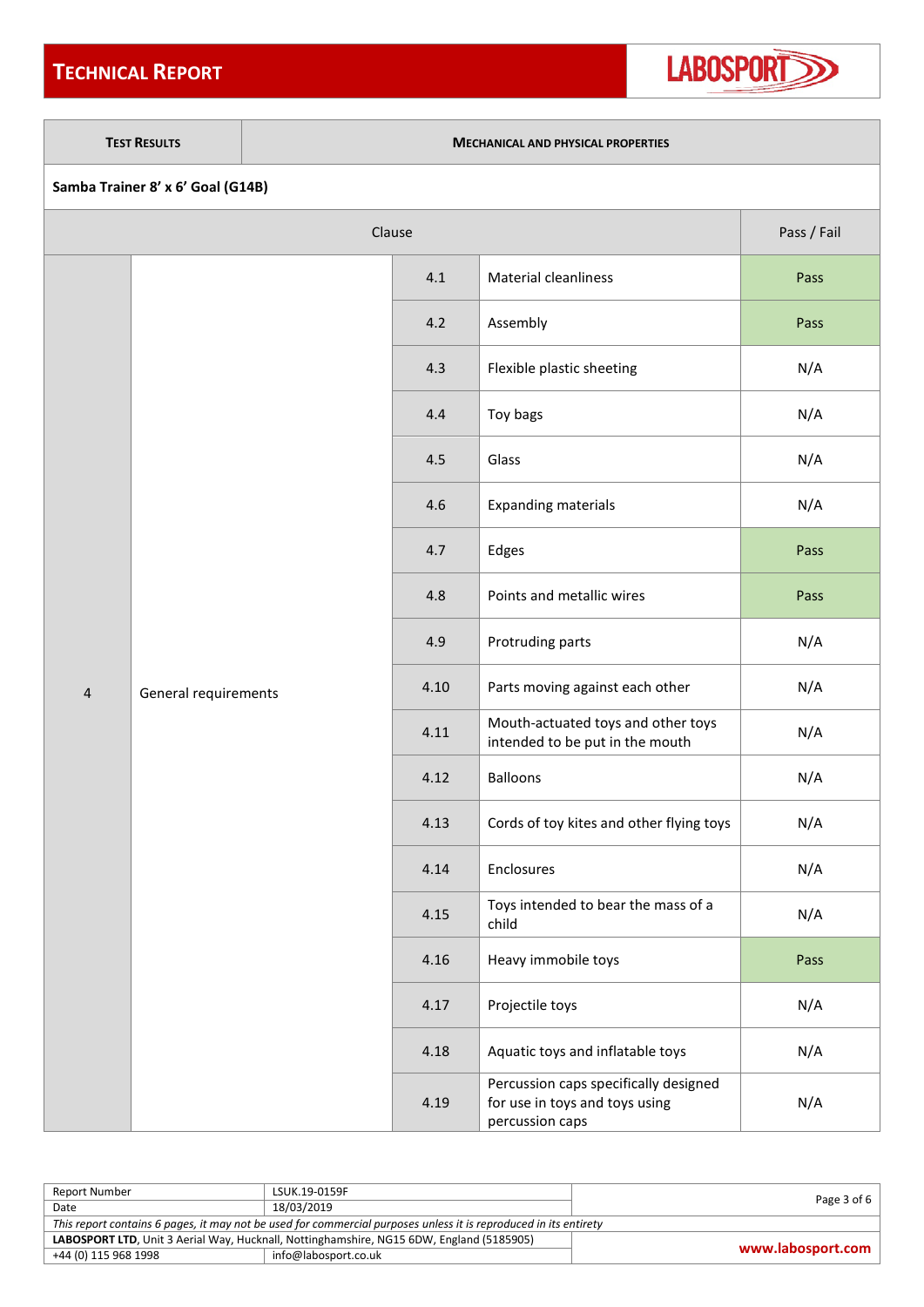

| Clause         |                                               |       |                                                                  | Pass / Fail |
|----------------|-----------------------------------------------|-------|------------------------------------------------------------------|-------------|
|                |                                               | 4.20  | Acoustics                                                        | N/A         |
|                |                                               | 4.21  | Toys containing a non-electrical heat<br>source                  | N/A         |
|                |                                               | 4.22  | Small balls                                                      | N/A         |
|                |                                               | 4.23  | Magnets                                                          | N/A         |
| $\overline{4}$ | General requirements                          | 4.24  | Yo-yo balls                                                      | N/A         |
|                |                                               | 4.25  | Toys attached to food                                            | N/A         |
|                |                                               | 4.26  | Toy disguise costumes                                            | N/A         |
|                |                                               | 4.27  | Flying toys                                                      | N/A         |
|                |                                               | 5.1   | General requirements                                             | N/A         |
|                | Toys intended for children under 36<br>months | $5.2$ | Soft-filled toys and soft filled parts of a<br>toy               | N/A         |
|                |                                               | 5.3   | Plastic sheeting                                                 | N/A         |
|                |                                               | 5.4   | Cords, chains and electrical cables in<br>toys                   | N/A         |
|                |                                               | 5.5   | Liquid-filled toys                                               | N/A         |
|                |                                               | 5.6   | Speed limitations of electrically-driven<br>ride-on toys         | N/A         |
| 5              |                                               | 5.7   | Glass and porcelain                                              | N/A         |
|                |                                               | 5.8   | Shape and size of certain toys                                   | N/A         |
|                |                                               | 5.9   | Toys comprising monofilament fibres                              | N/A         |
|                |                                               | 5.10  | Small balls                                                      | N/A         |
|                |                                               | 5.11  | Play figures                                                     | N/A         |
|                |                                               | 5.12  | Hemispheric-shaped toys                                          | N/A         |
|                |                                               | 5.13  | Suction cups                                                     | N/A         |
|                |                                               | 5.14  | Straps intended to be worn fully or<br>partially around the neck | N/A         |

| Report Number                                                                                                    | LSUK.19-0159F        | Page 4 of 6       |  |
|------------------------------------------------------------------------------------------------------------------|----------------------|-------------------|--|
| Date                                                                                                             | 18/03/2019           |                   |  |
| This report contains 6 pages, it may not be used for commercial purposes unless it is reproduced in its entirety |                      |                   |  |
| LABOSPORT LTD, Unit 3 Aerial Way, Hucknall, Nottinghamshire, NG15 6DW, England (5185905)                         |                      |                   |  |
| +44 (0) 115 968 1998                                                                                             | info@labosport.co.uk | www.labosport.com |  |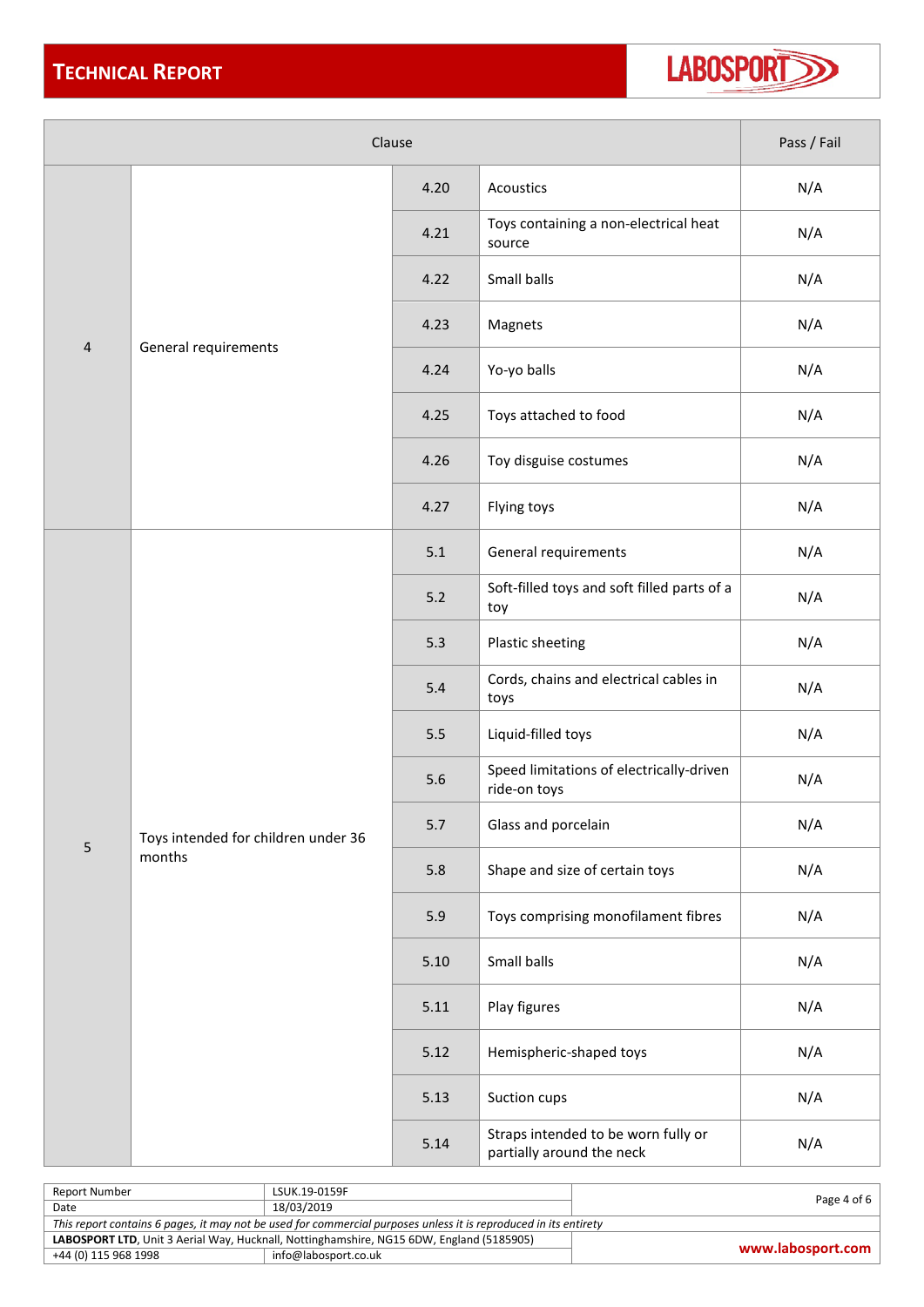## **TECHNICAL REPORT**



| Clause         |                                                                                         | Pass / Fail |                                                                                |      |
|----------------|-----------------------------------------------------------------------------------------|-------------|--------------------------------------------------------------------------------|------|
| 5              | Toys intended for children under 36<br>5.15<br>Sledges with cords for pulling<br>months |             | N/A                                                                            |      |
| 6              | Packaging                                                                               |             |                                                                                | Pass |
|                |                                                                                         | 7.1         | General                                                                        | Pass |
|                |                                                                                         | 7.2         | Toys not intended for children under<br>36 months                              | Pass |
|                |                                                                                         | 7.3         | Latex balloons                                                                 | N/A  |
|                |                                                                                         | 7.4         | Aquatic toys                                                                   | N/A  |
|                |                                                                                         | 7.5         | <b>Functional toys</b>                                                         | N/A  |
|                |                                                                                         | 7.6         | Hazardous sharp functional edges and<br>points                                 | N/A  |
|                |                                                                                         | 7.7         | Projectile toys                                                                | N/A  |
|                |                                                                                         | 7.8         | Imitation protective masks and<br>helmets                                      | N/A  |
|                |                                                                                         | 7.9         | Toy kites                                                                      | N/A  |
| $\overline{7}$ | Warnings, markings and instructions<br>for use                                          | 7.10        | Roller skates, inline skates,<br>skateboards and certain other ride-on<br>toys | N/A  |
|                |                                                                                         | 7.11        | Toys intended to be strung across a<br>cradle, cot or perambulator             | N/A  |
|                |                                                                                         | 7.12        | Liquid-filled teethers                                                         | N/A  |
|                |                                                                                         | 7.13        | Percussion caps specifically designed<br>for us in toys                        | N/A  |
|                |                                                                                         | 7.14        | Acoustics                                                                      | N/A  |
|                |                                                                                         | 7.15        | Toy bicycles                                                                   | N/A  |
|                |                                                                                         | 7.16        | Toys intended to bear the mass of a<br>child                                   | N/A  |
|                |                                                                                         | 7.17        | Toys comprising monofilament fibres                                            | N/A  |
|                |                                                                                         | 7.18        | Toy scooters                                                                   | N/A  |
|                |                                                                                         | 7.19        | Rocking horses and similar toys                                                | N/A  |

| Report Number                                                                                                    | LSUK.19-0159F        | Page 5 of 6 $\vert$ |  |
|------------------------------------------------------------------------------------------------------------------|----------------------|---------------------|--|
| Date                                                                                                             | 18/03/2019           |                     |  |
| This report contains 6 pages, it may not be used for commercial purposes unless it is reproduced in its entirety |                      |                     |  |
| LABOSPORT LTD, Unit 3 Aerial Way, Hucknall, Nottinghamshire, NG15 6DW, England (5185905)                         |                      | www.labosport.com   |  |
| +44 (0) 115 968 1998                                                                                             | info@labosport.co.uk |                     |  |